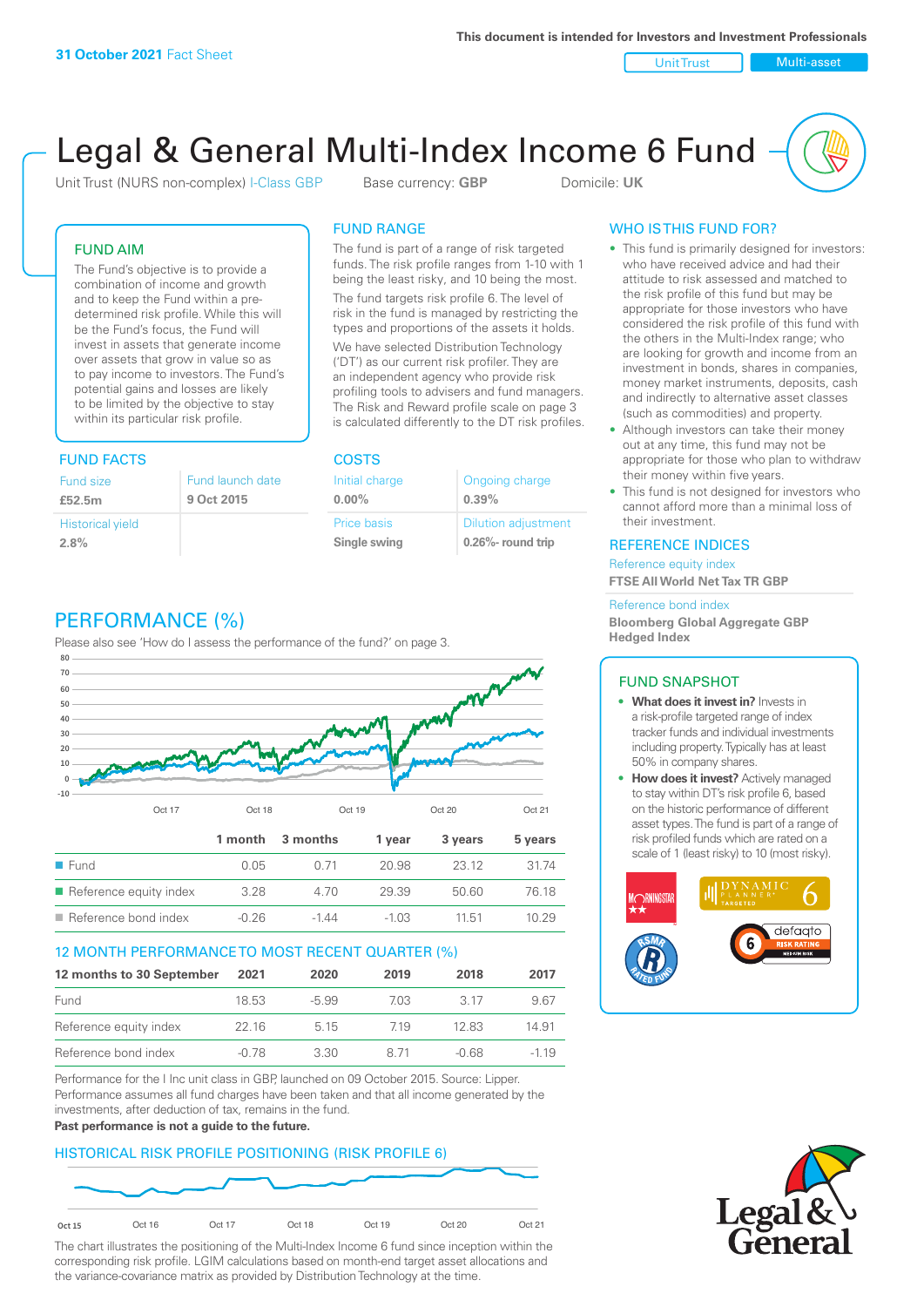### Legal & General Multi-Index Income 6 Fund

Unit Trust (NURS non-complex) I-Class GBP

### PORTFOLIO BREAKDOWN

All data source LGIM unless otherwise stated. Totals may not sum due to rounding.





### FUND MANAGERS

The fund managers have responsibility for managing the multi-index fund range. They are part of the Multi-Asset Funds (MAF) team in LGIM. This team focuses on designing and managing multi-asset funds that are tailored to match the specific objectives of various client types. The team sits within a wider Asset Allocation team which combines both depth of experience with a broad range of expertise from different fields, including fund management, investment consulting and risk management roles.

## TOP 10 HOLDINGS (%)

| L&G Quality Equity Dividends ESG Exclusions UK ETF               | 20.0 |
|------------------------------------------------------------------|------|
| L&G Quality Equity Dividends ESG Exclusions Europe ex UK ETF     | 8.0  |
| L&G US Index Trust                                               | 7.5  |
| L&G Quality Equity Dividends ESG Exclusions Emerging Markets ETF | 7.5  |
| L&G Quality Equity Dividends ESG Exclusions Asia ex Japan ETF    | 7.0  |
| L&G UK Index Trust                                               | 7.0  |
| L&G Emerging Markets Government Bond (Local Currency) Index Fund | 6.5  |
| L&G Emerging Markets Government Bond (US\$) Index Fund           | 5.5  |
| L&G High Income Trust                                            | 5.0  |
| Global REITs Index Trust                                         | 4.0  |